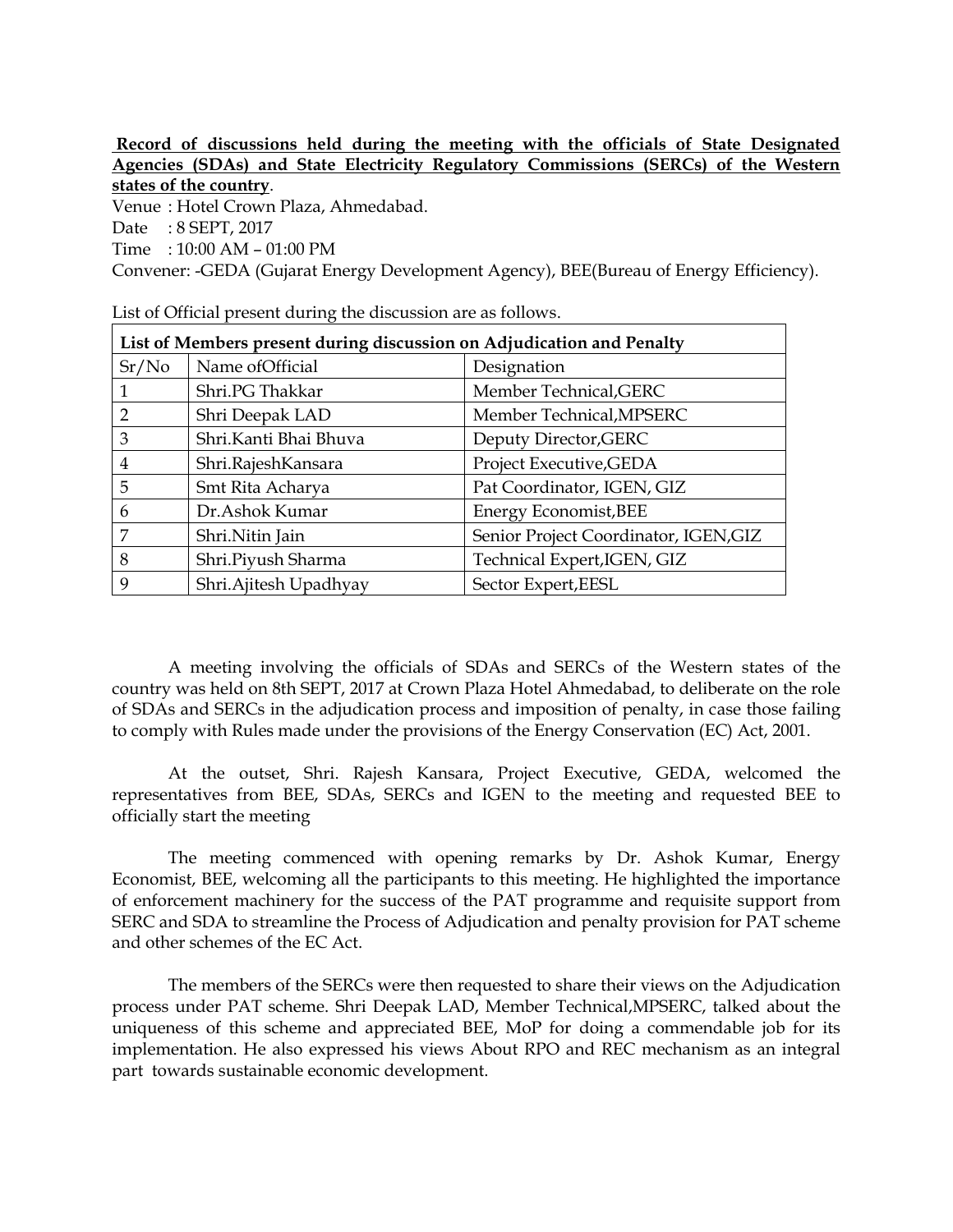Shri.PG Thakkar, Member Technical, GERC iterated that this scheme is a newer concept to him. He also briefly spelt out the importance of energy efficiency and its conservation, and requested BEE to create more awareness among the western states along with DCs, SDAs and the SERCs on PAT scheme and associated penalty clauses.

Smt Rita Acharya, PAT Coordinator, IGEN,presented the outline of this scheme relating it to the current scenario of climate change. She also talked about the framework under which the scheme operates, along with the current status of the scheme. She presented the outcome of PAT-I cycle which was appreciated by all the participants. She also explained the importance of the enforcement mechanism along with highlighting the roles of the various stakeholders involved in the entire process. She further requested the SERCs to share their feedback on the draft manual on penalty and adjudication developed by BEE and shared with all the SERCs.

The presentation on PAT wad followed by a presentation on "Penalties and Adjudication Process", by Dr. Ashok Kumar, wherein the participants were informed about the provisions of the EC Act, 2001 and the domains being covered by BEE to regulate the energy consumption of various sectors. He further explained the draft proceedings for the adjudication process and discussed the roles of the SERCs and SDAs. The content was nicely explained with relevant examples which made the subject clearer.

The presentation was followed by discussions intended to collect inputs from the SERCs and SDAs on the draft manual and other aspects. Smt. Acharya also shared the views of other SERCs and SDAs collected from other regional workshops, to facilitate the discussions in the meeting. The key Inputs and suggestions offered from different SERCs and SDAs during the meeting are mentioned below.

- The first observation made by the SERC representative was to invite the adjudicating officers specifically to such meetings instead of sending the invite to SERC as a whole. The reason for this was that some other official, who might not be relevant, could be sent to such meeting and hence may not be a value addition
- The members suggested to remove Discoms from the PAT scheme and Schedule of Act because it is very difficult and complex to assess the performance of Discoms that vary from state to state.

.

- The members expressed that the ultimate clause of penalty proceedings which says that any penalty, if not paid, may be recovered as an arrear of land revenue, is in itself a very tedious and lengthy task. It could be related to some other practical clauses which could be easily implemented. This was explained with an example of PCB; which issues notice to discoms to disconnect supply to a particular establishment who fails to comply to the environmental norms.
- It was explained that the penalty of Rs. 10 Lakhs upfront and Rs. 10,000 per day is a very small amount and may be considered for revision.